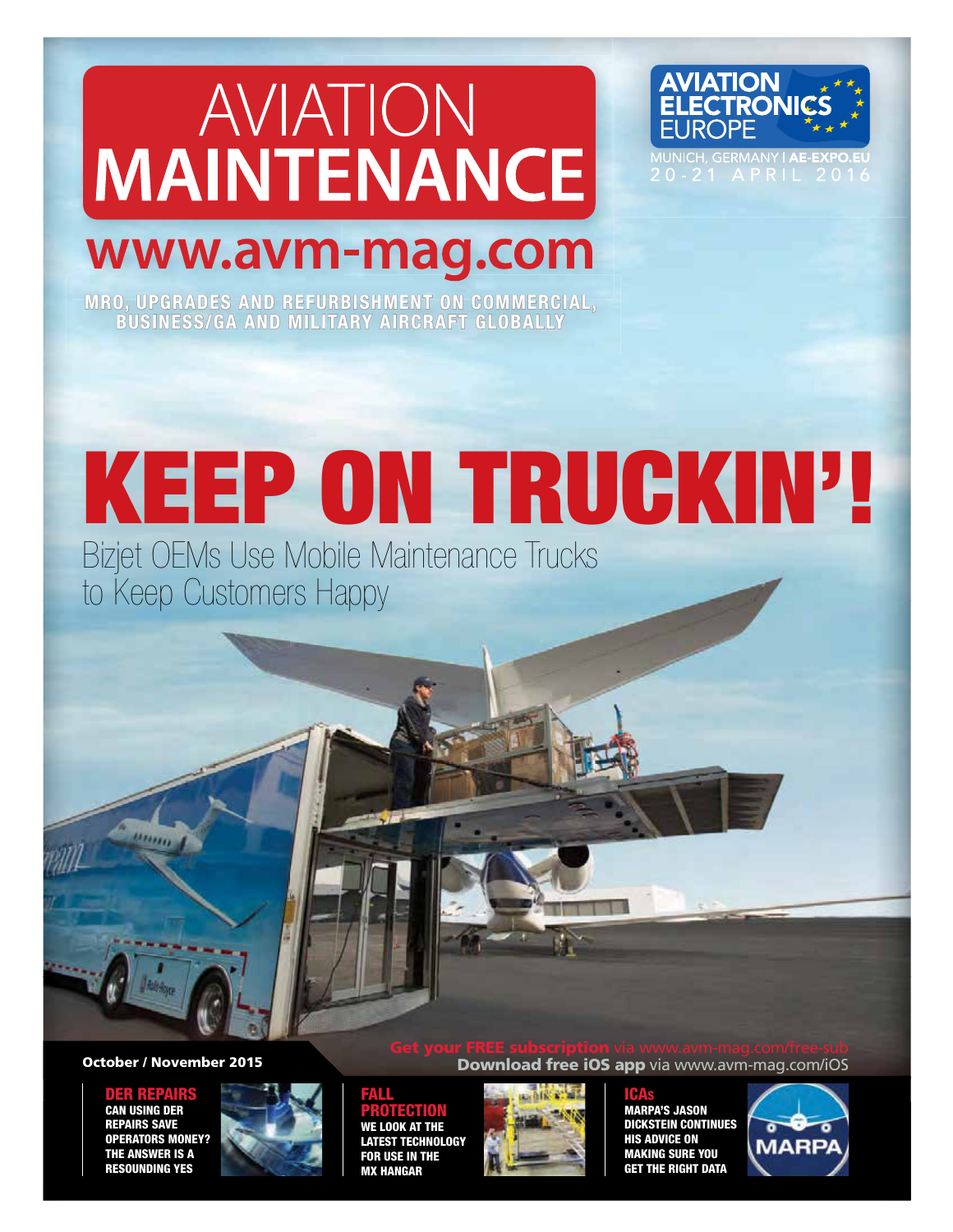# Saving the Bottom Line:

# D.ER. Repair Alternati

By Charlotte Adams

High material cost savings compared to the use of<br>new parts, higher repair rate, a longer durability of the<br>parts and better performance are some of the benefits<br>of DER repairs like the one shown here, according to<br>MTU Mai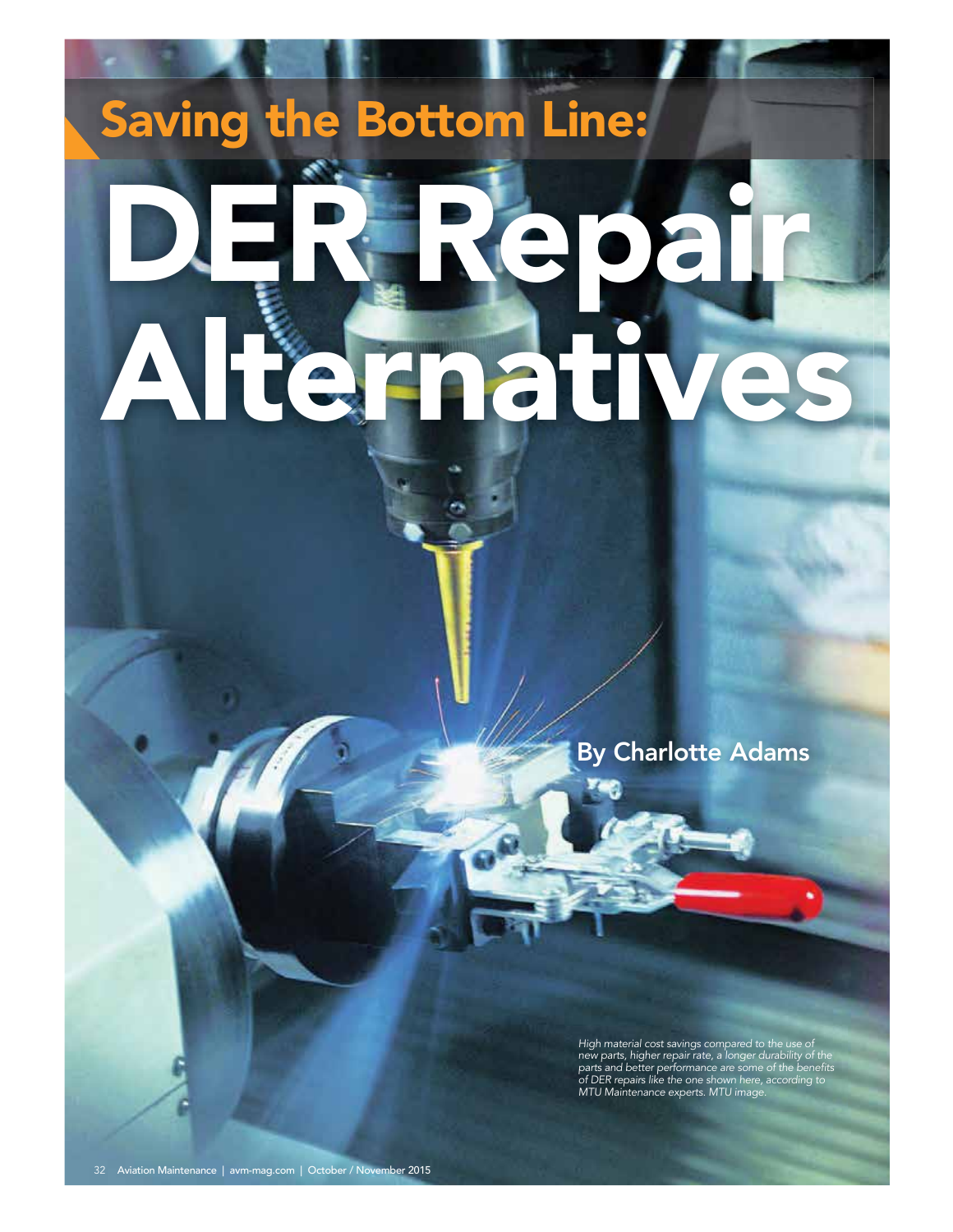Operators have an array of choices when it comes to deciding what to do about worn or damaged parts. Among the options are buying a new part from an original equipment manufacturer (OEM), having the part repaired by an OEM-affiliated repair station, buying a new Parts Manufacturer Approval (PMA) component from a non-OEM source, and obtaining a designated engineering representative (DER) approved repair. The choice depends on factors such as the age of the aircraft, the part's warranty status, the cost of the various options, and the likely turnaround times for part delivery or repair approval. DER repair suppliers include MROs, PMA parts suppliers, and OEMs at various levels of the food chain.

## If a part can be repaired,

the DER route may be the most cost-effective way to go, particularly if the airplane is out of warranty and the part is complex, costly, and difficult to obtain in a timely manner. A DER repair is a repair process and configuration that has met all the specifications for development, performance, reliability, and safety, and has been validated and certified by an FAA-authorized DER, explains John McKirdy, vice president, commercial aerospace global accounts, for Chromalloy, a supplier of new parts and DER repairs for aircraft engine components. Within the ranks of DERs the repair specification-DERs (RS-DERs) provide additional flexibility, as they can both evaluate how to do a repair and approve the repair.

The FAA has approved only a small number of independent RS-DERs (between 32 and 70), says Dominick DaCosta, chief operating officer of the Delegated Engineering Service Group, an independent DER consultant firm. The number depends on how they are counted. For example, one DER can havemore than one RS-DER delegation disciplines such as, Chart A [Structures], Chart B [Powerplant], Chart C1 [Mech Systems], and Chart E, [Engines], making the count appear somewhat higher if those individuals are counted more than once. These private individuals designated by the FAA are in essence review agents for the agency, he says. The very restricted number of RS-DERs is unfortunate because these designees "are really more needed than anything else we've got because so many field approvals could be subject to RS-DER work," says Jason Dickstein, president of the Washington Aviation Group law firm.

RS-DERs focus on major repairs, as minor repairs of very limited scope can be performed by a repair station in coordination with its local FAA Flight Standards office. But the RS-DER has to run any major repair to an engine, wing, or landing gear through the FAA, says Sarah MacLeod, executive director of the Aeronautical Repair



Complex mechanical assemblies, such as this 737 flap carriage, lend themselves<br>to refurbishment using DER repairs, according to Able Aerospace. Able photo.

Station Association (ARSA). This is explained in the FAA's "DER Handbook," Order 8110.37E, DaCosta says. Normally, the RS-DER must coordinate with the Flight Standards District Office (FSDO) that oversees the applicant, DaCosta says, referring to Section 4-13 (e) of this Order. So even if a project falls within the RS-DER's authority, the FSDO who oversees the applicant repair facility must be aware of and be able to monitor that applicant's new activities.



Dan Rose Chief Engineer, Able Aerospace

DER repairs have to conform to the same airworthiness standards as new OEM parts or OEM manual repairs in order to maintain the same level of safety, says Dan Rose,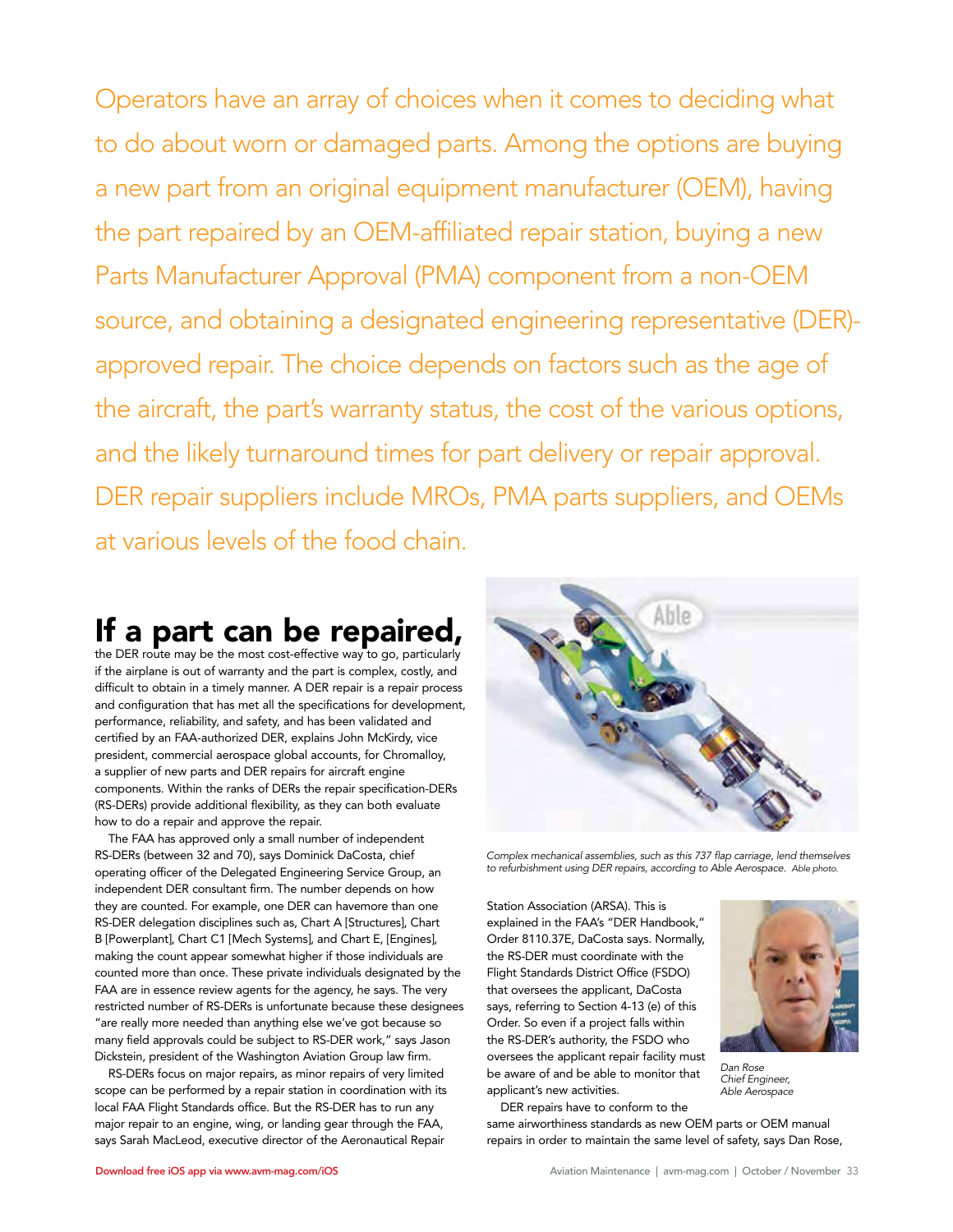

The image above shows a high pressure turbine blade uncoated, coated and with the MTUPlus Erosion-Resistant Coating, a repair designed in house at MTU.



- repair price reduction savings ·Between shop visits\*: up to \$100,000 SFC savings

fizik. Neszits based on an UTU study immeared to attenuiny reser sources. Individual results may vary due to individual thrust and envir



These two charts show the cost advantages of MTUPlus repairs versus the use of new material over the operational life of the engine if it comes in for two regular shop visits. The first calculation is made for a V2500-A5, including the proprietary repairs we have available, the second one is calculated for a CFM56-7B engine. MTU images.

chief engineer for Able Aerospace, a leading developer of PMA parts and sister company to Able Engineering, an MRO that applies DER-approved repair processes. The minimum requirement is to restore a part to its original function and level of safety, he says. Able's PMA and engineering arms support each other in DER activities.

DER repairs are most common in the engine area because these assemblies are high-cycle and under great service stress, DaCosta says. Auxiliary power units (APUs) would be next, along with landing gears, which are used all the time and subject to repetitive buffeting and loads.

Many DER repairs also involve airframes. The cost of the material – usually steel, titanium, or aluminum — may be lower than the cost of material for some engine parts but, if the piece is big, a repair to it will involve a lot of stress calculations. So the cost of developing the repair design for an airframe part may be relatively high.

The cost savings associated with PMA parts and DER repairs, vs. new OEM parts, are significant. A PMA part costs around 60 percent of a new OEM part, while a DER repair may be 15 to 40 percent of the OEM part cost, Rose explains. DaCosta also cites 40 percent cost savings. "Nobody's going to do DER repairs unless they get at least 40 percent cost savings," he says. Working with DERs and RS-DERs also frees operators from OEM control, DaCosta says.

DER turnaround time is another typical advantage. DER approvals are "a whole lot faster and more cost-effective than going to an OEM to do something," says Jocy Prochaska, business manager for DER Associates, a consulting DER firm. Some structure issues can turn in a day she says, referring to the analysis and approval of the data—the paperwork supporting a repair process. DER Associates works with a wide range of fixed- and rotary-wing aircraft. The company has worked with planes with everything from bullet holes to softball-sized hail damage, she recalls.

Whereas a new OEM part might take three to six months to be delivered, a DER repair for the part can be implemented in 30 to 45 days, Rose says. Able Engineering's current "toolbox" includes more than 10,000 DER repair approvals accomplished over the last 25 years. Rose estimates that over the last five years Able DER repairs have saved its customers some \$400 million as compared with what it would have cost to buy new OEM parts.

### Running the Gamut

DER repairs cover the whole gamut of aviation, including fixed-wing and rotary-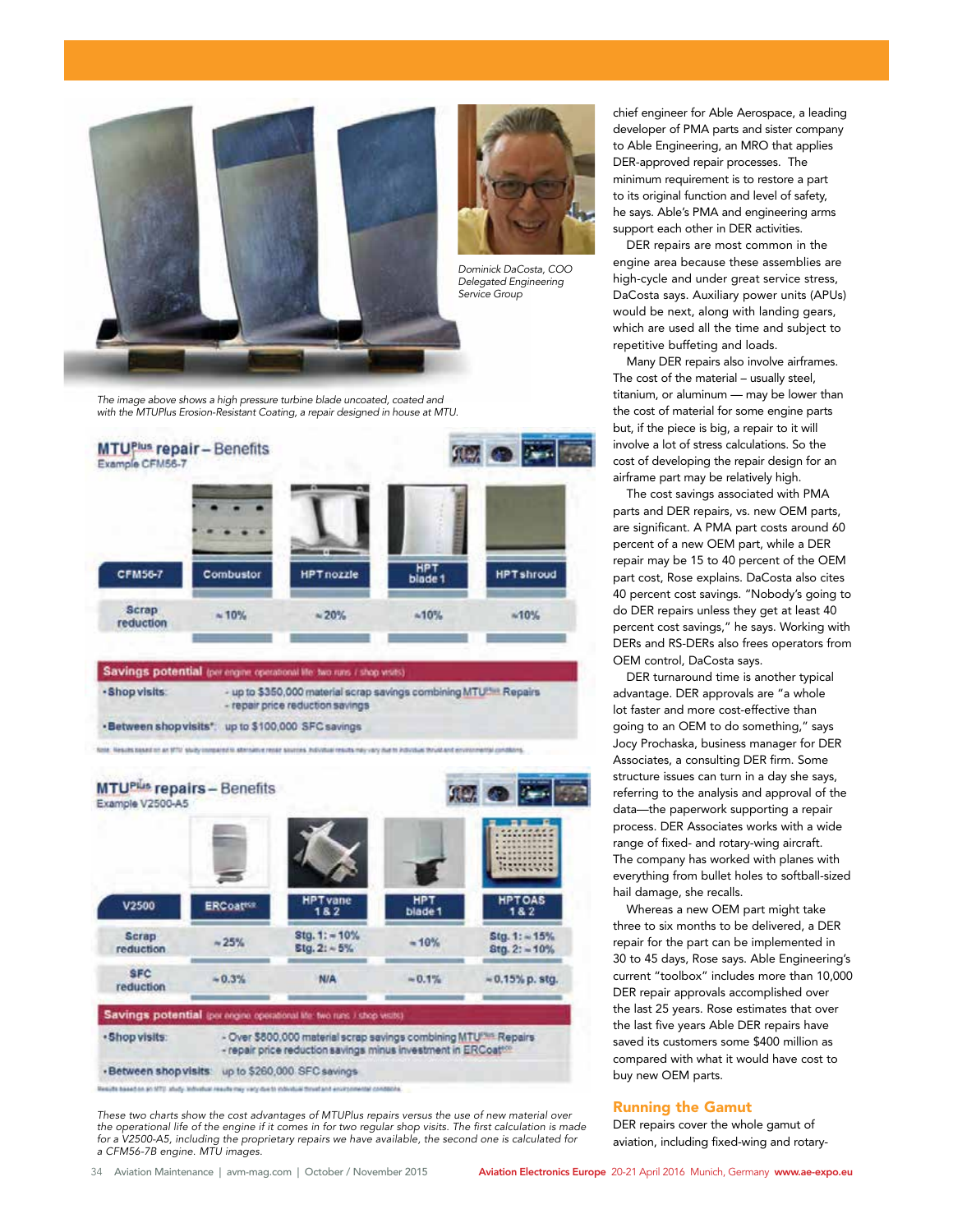

Pastor Lopez, CEO of PEMCO World Air Services

and consumables like brake pads or polymer seals represent better opportunities for PMA solutions.

wing aircraft and engines, airframes, and components. Good opportunities for DER repairs include high-value parts that may have wear or light surface corrosion, Rose says. Others include complex mechanical assemblies, such as flap carriages, that lend themselves to refurbishment. Life-limited engine parts would be a less favorable opportunity for DER repairs, he says, because sometimes the OEM is really better positioned to evaluate these issues. Lower-value parts

DER repairs can involve highly complex tasks. Pastor Lopez, CEO of PEMCO World Air Services, recalls work on a legacy carrier's 757 with damage to a vertical stabilizer rear spar door panel. PEMCO contacted Boeing with a proposed repair, but the repair was denied and Boeing recommended ordering a new door panel, he says. The new door panel had a 90-day lead time and cost \$16,000.

PEMCO elected to request a SMAL (Spares Material Authorization Letter) which approves the one-time manufacture of an OEM part in accordance with production drawings. The production drawing for this door panel called out a special chemical milling procedure to remove minor amounts of unnecessary material for weight savings purposes, Lopez says. "PEMCO could not accomplish this particular process during the fabrication process, so we elected to fabricate the part per a production drawing, using a solid constant thickness aluminum sheet."

An FAA DER reviewed and approved this change through a form 8110-3, Lopez says. This repair saved the operator approximately \$13,000 and 80 days of out-of-service downtime. In PEMCO's experience DER repairs are most cost-effective for airframe maintenance and in many instances for component maintenance, he says.

As an example of its portfolio, Able Engineering has DER repair approvals on 747 flap carriages, the mechanical assemblies that are used to raise and lower the flaps on the wings. The older 747s – the classics and even the 747-400s — are essentially out of production, Rose says, "so you probably couldn't even buy an OEM flap carriage [for them] today." OEMs tend to focus their resources on delivering new aircraft, so they try to work with networks of maintenance providers to come up with solutions, including DER repairs, he says. Able, for example, works with Boeing to help the OEM's customers on this issue, he says. OEMs also buy Able Aerospace PMA parts if they don't have the appropriate components on the shelf. Able Engineering also does FAA-approved DER repairs on 737 flap carriages.

### **Bearings**

Bearings are also a good DER opportunity. Timken manufactures new bearings, but the company also overhauls used bearings from various OEMs. When Timken Aerospace Bearing Repair receives a bearing for overhaul, it performs an extensive inspection process (both visual and dimensional), cleans up the raceways, replaces the rolling elements, and re-plates the retainers. This overhaul process is accomplished via an FAA- approved DER repair procedure or under a blanket FAA approval called C747, explains Greg Diem, sales specialist.

Timken's turnaround time for bearing overhaul is approximately 15 days, whereas the time to manufacture a brand-new bearing can be over a year, Diem says. Of course there are distribution networks that can deliver new parts in much less time, but a repaired bearing typically costs 50 percent or less than a new one. If a new bearing costs \$1,000, it typically costs about \$500 to get it overhauled, he says.

An overhauled bearing's reliability is equal to that of new manufactured parts, Diem says. "Some of our customers, who have done their own analysis, … have mentioned [that] the overhauled bearing runs quieter in operation than [a]new bearing," he says.

### Engines

DER repairs are also very cost-effective in the engine arena, as apart from the cost of fuel, engine maintenance is typically an operator's largest expense. Two leading providers of DER engine repairs are Chromalloy and MTU Maintenance, a unit of the engine manufacturer, MTU Aero Engines. Chromalloy, which also supplies new engine parts to major OEMs, generates about 200 new repairs per year. MTU Maintenance provides FAA- and EASA-approved high-tech repairs that meet the most stringent standards with its MTUPLUS line of services, according to the company.

DER Repairs can range from equivalent OEM book repairs to advanced repairs that often go beyond the basic book repairs found in the engine manual to provide enhanced value in terms of lower maintenance cost and enhanced performance, Chromalloy's McKirdy says. Chromalloy DER repairs are offered for gas turbine engine components and are available throughout each module of the engine. The company has "a robust pipeline driven by customer demand," he says.

Although Chromalloy does not perform DER repairs on life-limited engine parts, its DER repairs are all for the hot section or gas path of the engine. DER repairs provide operators with significant cost savings and in many cases with increased reliability and enhanced engine performance, McKirdy says.

Chromalloy performs DER repairs on parts, such as blades, vanes, shrouds, segments, combustors, honeycomb, and cases, he says. Company DER activity covers engine models, including: legacy engine platforms, such as the JT8D, CMF56-3, JT9D, and CF6-50; mature engine platforms, such as the PP2000, PW4000, CF6-80, CFM56-5C, and V2500; and emerging/new engine platform s, such as the CF34- 8/-10, CFM56-5B/-7, and the V2500 Select.

The concept of repair vs. replace is logical, proven, and supported by FAA approvals, McKirdy says. "We have teamed with operators on specific solutions that have reduced overall expense while improving on-wing time by as much as 20 percent - that's meaningful to any operator." In addition to DER repairs, the company provides OEM book repairs, OEM-licensed repairs, and repair support directly to the OEMs, "helping them manage their cost on contract maintenance programs." Chromalloy partners with OEMs on authorized repairs and works directly with MROs and operators.



DER Associates, a consulting DER firm, says it has worked with a wide range of fixed- and rotary-wing aircraft. repairing planes with everything from bullet holes to softball-sized hail damage, like the one shown here. DER Associates image.